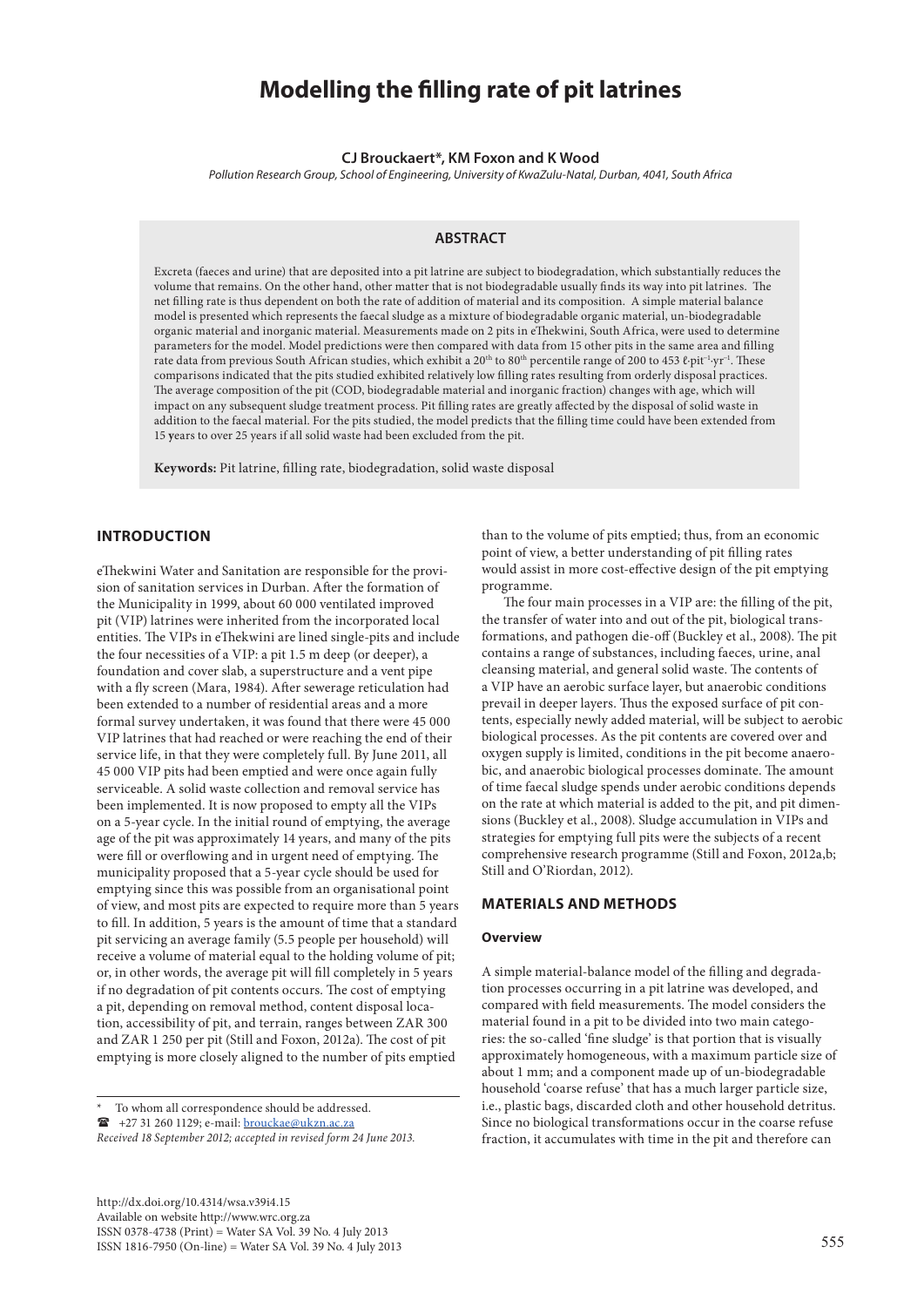| Fine sludge        |                       |                  |                  | Coarse refuse        |  |
|--------------------|-----------------------|------------------|------------------|----------------------|--|
| Biodegradable      |                       | Un-biodegradable |                  | Un-biodegradable     |  |
| Organic            |                       | Organic          | Inorganic (ash)  |                      |  |
|                    |                       |                  |                  |                      |  |
| Fine sludge        |                       |                  |                  | <b>Coarse refuse</b> |  |
| Biodegradable<br>₩ | Un-biodegradable<br>Ψ |                  | Un-biodegradable |                      |  |
| Organic            | Organic               | Organic          | Inorganic (ash)  |                      |  |

*Figure 1 Fractionation of material in a pit, before and after biodegradation takes place*

be considered in isolation from the other material in the pit. Therefore, the core part of the model considers only the visually homogenous fine sludge portion. This portion is divided into 3 fractions: biodegradable organic matter, matter that was originally unbiodegradable when deposited into the pit, and un-biodegradable matter formed by the biodegradation process. The originally un-biodegradable material is the unbiodegradable fraction of faecal material and any other fine unbiodegradable material that remains during sampling when coarse refuse is separated out (Fig. 1).

Because of the heterogeneous origin of the material, the model is formulated on a volume basis, to reduce complexities associated with density variations.

Two pit latrines were examined for this study. The pits selected were part of the municipal pit-emptying programme and sampling of the pits was performed in conjunction with the municipal pit-emptying team. The pits were located in the same community (Savana Park) in the eThekwini Municipality, and had very similar user profiles, geography,  $= v_{b0} \cdot e^{-r\theta} + k \cdot v_{b0} (1 - e^{-r\theta}) + v_{u0}$ climate, design and construction. Both VIPs selected were filled to within 0.2 m of the top of the pit, the reported average number of users of each pit was 7 and the pits were located on slopes. VIP 1 was on the top of a steep slope while VIP 2 was on the hillside. Both pits had the same concrete block construction, 2 m deep with  $1.4 \text{ m}^2$  cross-sectional area, and were in approximately the same condition with an intact superstructure. Neither pit had been emptied previously. Samples were collected at the top of the pit, after the top 0.5 m of material was removed, (0.5 m down), 1.0 m down and the bottom of the pit, approximately 2.0 m below the original pit content level. The samples were analysed for total solids, moisture content, volatile solids and COD.

Since there is a great deal of uncertainty about the filling process over the lifespan of the pits, the results from these two pits were compared to less intensive data from a study by Bakare et al. (2012) based on a further 16 pits located in various settlements in the eThekwini area, in order to assess the extent settlements in the eThekwini area, in order to assess the extent<br>to which the results of this study could be considered typical or  $=$ anomalous.

#### **Sludge accumulation model**

Consider a volume of sludge which initially consists of  $v_{b0}$  m<sup>3</sup> that is biodegradable and  $v_{u0}$  m<sup>3</sup> that is unbiodegradable. Each m<sup>3</sup> of biodegradable material degrades to form *k* m<sup>3</sup> of new unbiodegradable material. The volume of new unbiodegradable material is represented as  $v_{n0}$  m<sup>3</sup>, with initial value  $v_{n0} = 0$ .

The degradation was modelled as a first-order reaction with rate:

$$
\frac{d\mathbf{v}_b}{d\theta} = -r \cdot \mathbf{v}_b
$$
\nwhere:  
\n*r* is the rate constant (d<sup>-1</sup>).\n(1)

Then, after the material has remained in the pit for time θ, the unbiodegradable material formed by degradation is:

$$
\nu_n(\theta) = k\nu_{b0} \left( 1 - e^{-r\theta} \right) \tag{2}
$$

and the original unbiodegradable material present is:

$$
\nu_u(\theta) = \nu_{u0} \tag{3}
$$

The total volume present at age  $\theta$  is:

s were located  
\nthe eThekwini  
\nrofiles, geography,  
\n
$$
\nu(\theta) = v_b(\theta) + v_n(\theta) + v_u(\theta)
$$
\n
$$
= v_{b0} \cdot e^{-r\theta} + k \cdot v_{b0} (1 - e^{-r\theta}) + v_{u0}
$$
\n
$$
= v_{u0} + k \cdot v_{b0} + (1 - k)v_{b0} \cdot e^{-r\theta}
$$
\n(4)

The ratio of the total volume present to the volume of originally unbiodegradable material is:

$$
\phi(\theta) = \frac{\nu(\theta)}{\nu_u(\theta)} = \frac{\nu(\theta)}{\nu_{u0}}.
$$
  
= 1 + k \frac{\nu\_{b0}}{\nu\_{u0}} + (1 - k) \frac{\nu\_{b0}}{\nu\_{u0}} e^{-r\theta} (5)

The fraction of biodegradable material present is:

$$
\beta(\theta) = \frac{v_b(\theta)}{v(\theta)}
$$
  
= 
$$
\frac{v_{b0} \cdot e^{-r\theta}}{v_{u0} + k \cdot v_{b0} + (1 - k)v_{b0} \cdot e^{-r\theta}}
$$
  
= 
$$
\frac{\frac{v_{b0}}{v_{u0}}e^{-r\theta}}{1 + k\frac{v_{b0}}{v_{u0}} + (1 - k)\frac{v_{b0}}{v_{u0}}e^{-r\theta}}
$$
 (6)

Ash content is measured on a mass fraction basis, and is a sub-fraction of the originally unbiodegradable fraction. Assuming that the ash fraction has density  $\rho_a$  and the remainder of the material in the pit has density  $\rho_o$ , and the volume fraction of ash in the originally unbiodegradable material is *F<sub>a</sub>*, then the volume of ash associated with volume  $ν$ (θ) is  $F_a v_{uo}$ , and mass is  $m_a = \rho_a F_a v_{uo}$ . The mass contained in volume *v*(θ) is:

http://dx.doi.org/10.4314/wsa.v39i4.15 Available on website http://www.wrc.org.za ISSN 0378-4738 (Print) = Water SA Vol. 39 No. 4 July 2013 556 ISSN 1816-7950 (On-line) = Water SA Vol. 39 No. 4 July 2013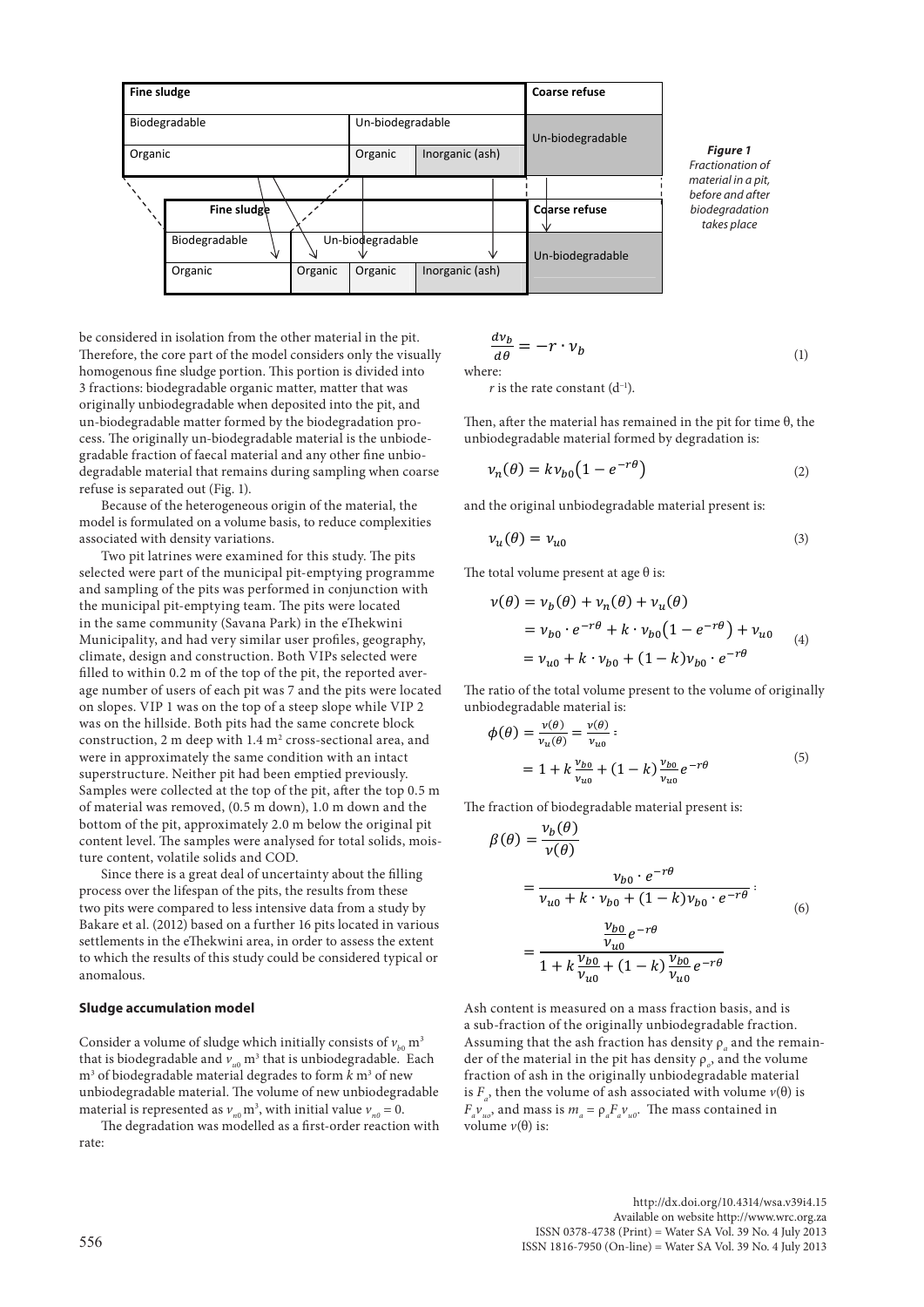$$
m(\theta) = \rho_a F_a \nu_{u0} + \left[ (1 - F_a) \nu_{u0} \right]
$$
\nunbiodegr  
associated  
associated  
associated

\n
$$
+ k \cdot \nu_{b0} + (1 - k) \nu_{b0} \cdot e^{-r\theta} \rho_0 \tag{7}
$$
\nThus t

The mass fraction of ash is then:

$$
\frac{m_a}{m}(\theta) = \frac{\rho_a F_a \nu_{uo}}{\rho_a F_a \nu_{uo} + [(1 - F_a)\nu_{uo} + k \nu_{bo} + (1 - k)\nu_{bo} \cdot e^{-r\theta}]\rho_0}
$$
For a const  

$$
= \frac{F_a \frac{\rho_a}{\rho_0}}{F_a \frac{\rho_a}{\rho_0} + [(1 - F_a) + k \cdot \frac{\nu_{bo}}{\nu_{uo}} + (1 - k) \frac{\nu_{bo}}{\nu_{uo}} \cdot e^{-r\theta}]}
$$
(8)

The fraction of the organic material present that is biodegradable is:

$$
\frac{v_b}{v_b + v_u}(\theta) = \frac{v_{b0} \cdot e^{-r\theta}}{v_{b0} \cdot e^{-r\theta} + (1 - F_a)v_{u0} + kv_{b0}(1 - e^{-r\theta})}
$$

$$
= \frac{\frac{v_{b0}}{v_{u0}} \cdot e^{-r\theta}}{(1 - F_a) + k \cdot \frac{v_{b0}}{v_{u0}} + (1 - k)\frac{v_{b0}}{v_{u0}} \cdot e^{-r\theta}}
$$

$$
(9)
$$

It is assumed that this ratio will be the same whether expressed in volume, mass or COD units, since the biodegradable and unbiodegradable organic fractions are assumed to have the same density and COD.

The age distribution of material in the pit is determined by the history of when it was deposited and the reaction trans-<br> $= R_u \left[ \left( 1 + k \frac{v_{bo}}{v_{uo}} \right) \right]$ formations that consumed or generated it. However, the age distribution of the originally deposited **unbiodegradable** material depends only on the deposition history, as it undergoes no transformations.

This originally unbiodegradable material in the pit will have a residence time distribution (RTD) density function  $f_u(\theta)$ , where  $\theta$  is the age of the material (the time since it was deposited).  $f$ <sub>*u*</sub>(τ) is defined by:

$$
f_u(\tau) = \frac{dF_u(\tau)}{d\tau} \tag{10}
$$

where:

 $F<sub>u</sub>(τ)$  is the fraction of originally unbiodegradable material which has age *t <* τ*.*

The total volume of the originally unbiodegradable material is given by:

$$
V_u(T) = \int_0^T R_u(t)dt
$$
\n(11)

where:

 $R<sub>u</sub>(t)$  is the rate of addition of unbiodegradable material at time *t* (m3 ∙d−1), and

*T* is the time since the pit started filling.

The RTD function  $F$ <sub>*u*</sub>(τ) is then given by:

$$
F_u(\tau) = \frac{\int_0^{\tau} R_u(t)dt}{\int_0^{\tau} R_u(t)dt}
$$
\n(12)

For the case where the rate of addition is constant,  $R_u(t) = R_u$ ,  $V_u(T) = V_u T$ 

$$
F_u(\tau) = \frac{\tau}{T}, \text{ and } f_u(\tau) = \frac{1}{T}
$$
 (13)

Equation 5 implies that a volume  $dv_u$  of originally

unbiodegradable material of age between τ and τ *+ d*τ will be associated with a volume  $\phi(\tau)$  *dv*<sub>v</sub>.

Thus the total volume of material in the pit is:

$$
V(T) = \int_0^T R_u(\tau) \cdot \phi(\tau) d\tau \tag{14}
$$

For a constant addition rate this becomes:

$$
V(T) = R_u \cdot T \int_0^T f_u(\tau) \cdot \phi(\tau) d\tau
$$
  
=  $R_u \cdot T \int_0^T \frac{1}{T} \cdot \phi(\tau) d\tau = R_u \int_0^T \phi(\tau) d\tau$   
=  $R_u \int_0^T \left[ 1 + k \frac{\nu_{b0}}{\nu_{u0}} + (1 - k) \frac{\nu_{b0}}{\nu_{u0}} e^{-r\tau} \right] d\tau$  (15)

$$
V(T) = R_u \left[ \left( 1 + k \frac{v_{b0}}{v_{u0}} \right) T + \left( (1 - k) \frac{v_{b0}}{v_{u0}} \right) \frac{(1 - e^{-rT})}{r} \right] (16)
$$

Equation 5 applies to the entire contents of the pit at age *T* since the pit started filling, and can be used to calculate the height of pit contents (given pit dimensions) when the pit has been in use for a time period of length *T*.

In order to establish a profile of age vs. level below the surface, consider the volume with ages between *t* and *T* where  $0 < t < T$ 

$$
V(t,T) = R_u \cdot T \int_t^T f_u(\tau) \cdot \phi(\tau) d\tau
$$
  
=  $R_u \left[ \left( 1 + k \frac{\nu_{b0}}{\nu_{u0}} \right) (T - t) + \left( (1 - k) \frac{\nu_{b0}}{\nu_{u0}} \right) \frac{(e^{-rt} - e^{-rT})}{r} \right]^{(17)}$ 

Since material of age *T* corresponds to the bottom of the pit, Eq. (17) can be used to calculate the level in the pit of material of age *t*. The fraction of biodegradable material at this age or level can be calculated using Eq. (6).

In this form, the model assumes that the feed characteristics and feed addition rate are constant and that biodegradable material all degrades at a single constant rate.

# **Experimental procedure**

Samples of pit contents from the two Savana Park pit latrines (which will be referred to as the 'reference pits') were collected in May 2010 during the municipal emptying exercise. During pit emptying, it was recorded that approximately 25% of the contents was nonfaecal matter, a value similar to other studies (Still and Foxon, 2012a,b). Samples were dug out of the vault through the back top slab using rakes and spades. The top layer sample was collected from the very first shovelful taken from the surface of the pit contents, and probably contained some material less than a day old. The depth of the pit was measured with a graduated rod, with 0.5 m, 1.0 m and 2.0 m noted. When the centre of the pit reached the next marked height, another sample was taken. The emptying process disturbed the layering of the material, and frequently the pit content collapsed around holes as they were dug. While sampling, the emptiers attempted to maintain as much order in the sludge layers as possible. Nevertheless it was estimated that the uncertainty of the depth measurement was approximately 300 mm for the levels of the middle two samples. This uncertainty in depth did not apply to the top or bottom samples, but it was probable that the sample removed from the bottom of the pit was contaminated by samples from higher up the pit. The samples were screened to remove coarse, obviously non-faecal material, such as plastic bags, cloth and broken glass, which meant that the samples did not represent the refuse content of the material. Samples were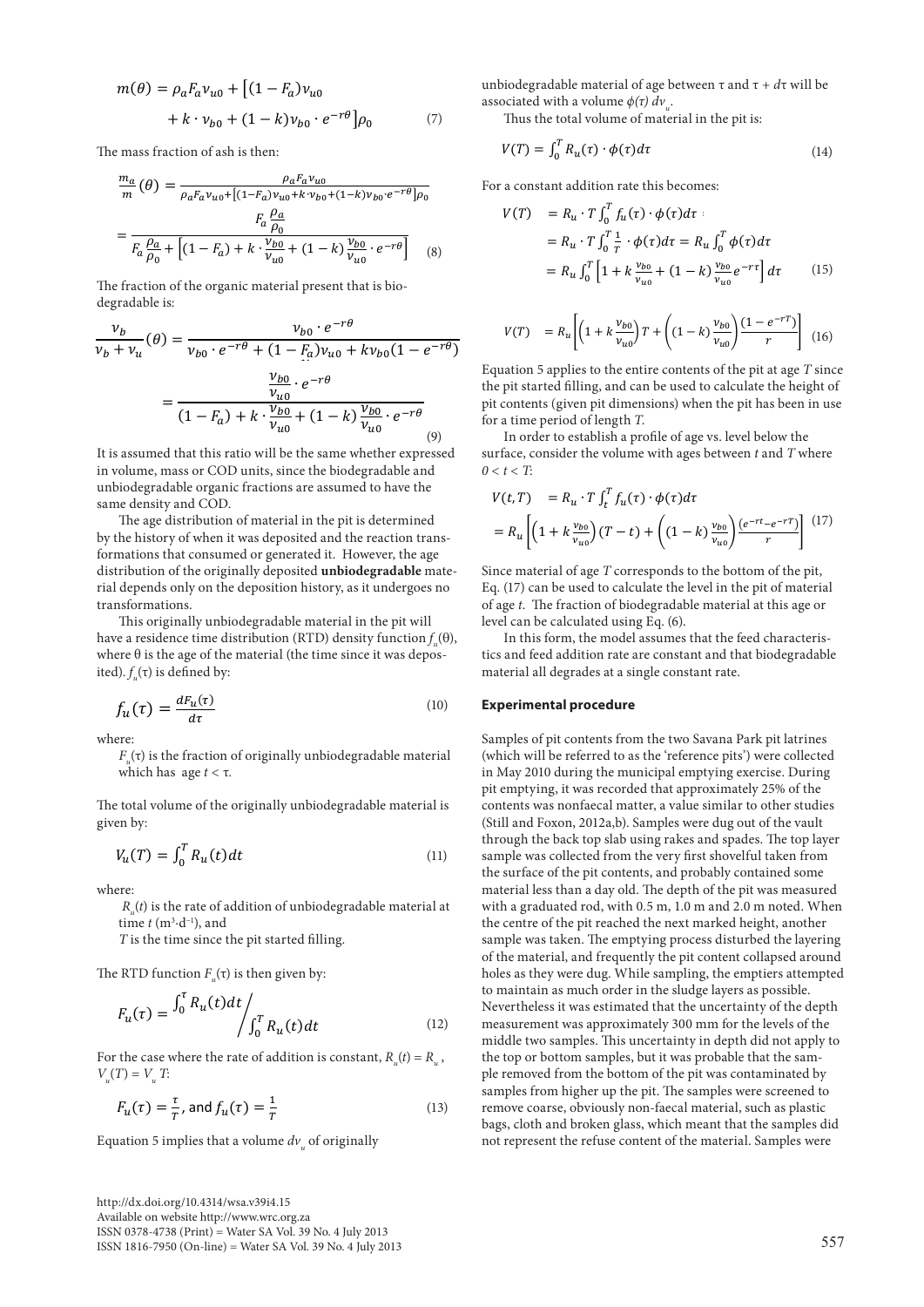stored in pre-labelled, sanitised and lined plastic containers with lids.

Analyses were performed according to the *Standard Methods for the Examination of Water and Wastewater*, 20th Edition (APHA, 1998). The sample solution used for COD is a 2-part dilution. 50 g of sample is blended and mixed thoroughly and diluted to 1 000 mℓ with distilled water. A 60-mℓ aliquot of this solution is diluted with distilled water to 500 mℓ for the final sample solution. All analyses were done in triplicate. The mass measurements were recorded to 1 mg precision, and the volume measurements to ±1 mℓ. Due to the heterogeneous nature of the pit contents, it is expected that significant differences between samples from within the same layer will exist. To obtain an indication of the average composition of material from each layer, a 50 g composite sample was prepared by collecting smaller masses of material from different parts of each sample. Data for fresh faeces, from Buckley et al. (2008) and Nwaneri (2009), were compared with the measurements from samples of the surface layer in the pits.

## **Interpreting experimental data in terms of the model**

The distribution of material in the pit is determined by the entire history of what was disposed into it. This depends on the history of the users' behaviour, about which we have almost complete ignorance. Modelling the process therefore inevitably involves sweeping assumptions, such as considering the rate of deposition of material into the pit and its characteristics to remain constant for the entire period. Furthermore, even if detailed information were available, more detailed assumptions probably would not be particularly useful, since they would only be applicable to the specific pits investigated. In view of these uncertainties, one can only expect a rough correspondence between the model and measured data.

Two issues were evident in the experimental data that could not be directly accounted for in the model:

- The first was the observation that the COD/volatile solids ratio of fresh faeces reported by Buckley et al. (2008) was more than twice that of the surface material. This means that either: (i) non-faecal organic matter disposed of in the pit has a much lower COD than faeces, therefore the COD content of pit sludge is diluted relative to that of faeces; or (ii) that the faecal matter loses a significant fraction of COD in the interval during which it is exposed to air before being sampled; or (iii) the faeces of the users of the pit latrines studied had a lower COD concentration than those in the study by Buckley et al. (2008). Given the semi-solid state of pit sludge, it is believed that a combination of (ii) and (iii) is responsible for the differences observed. Without any way of determining the extent to which the difference was due to a high rate of degradation on the surface, the surface degradation was not modelled in this study. Rather, the characteristics of the material on the surface of the pit (the top sample characteristics) were considered to be the effective feed to the pit.
- The second issue was the fate of water in the pit. The data show that water was not conserved in the pit, and indeed it would be surprising if it were, since the pits are not sealed. There was an exchange of water between the pits and the surrounding soil that could not be characterised from the data in this study. To get around the lack of knowledge about the water movement, the model was compared with the measured compositions on a water-free basis. However,



*Volume fraction of water*

the volume of pit contents must reflect the volume of water, so the modelled volumes of dry material were scaled up using the average measured value for the water content of the pits.

To examine the wider relevance of the model assumptions, 16 sets of less comprehensive measurements (Bakare, 2012) were added to the 2 sets of detailed measurements (this study). Figure 2 shows the volume fraction of water (moisture content on a volume basis) for 7 of the 18 pits that seem to fit the model relatively well.

Since the sampling excluded large objects such as plastic bags, cloth and glass, the volumes of these are not properly accounted for in the model. Thus the model deals only with the fine sludge fraction. However, the disposal of larger objects into the pit is a completely independent process, which needs to be estimated separately on an entirely different basis. During the emptying of the two pits investigated here, the volume of large extraneous material was estimated at 25% of the total, i.e., 0.7 m<sup>3</sup>. Over the life of the pit this represents an average rate of  $1.296 \times 10^{-4}$  m<sup>3</sup>⋅d<sup>-1</sup>, or 47 ℓ⋅yr<sup>-1</sup> (wet); 2.51×10<sup>4</sup> m<sup>3</sup>⋅d<sup>-1</sup> or 9.2 ℓ⋅yr<sup>-1</sup> (dry). This represents approximately 10% of the dry material added to the pit.

#### **Model parameters**

(including water) to be 1 000 kg⋅m<sup>-3</sup>, giving  $\frac{\rho_a}{\rho_0} = 2.5$ . The water content of the pits was taken as  $0.8064 \text{ m}^3 \cdot \text{m}^{-3}$ , the average measured value for the two reference pits. COD was assumed to be directly proportional to the volume of organic material (biodegradable or unbiodegradable). The density of the ash was assumed to be 2 500 kg∙m−3, and all other material

The remaining parameter values were adjusted by manual trial and error to fit the measured data, and are tabulated in Table 1. Figures 3 and 4 show the fit of the model to the reference pit data. The 'fraction of COD remaining' is calculated as the ratio of the COD measured at a depth to the COD at the surface.

#### **Comparison with field data**

The model derived using data from the two reference pits was compared to less comprehensive data from 16 other pits in the eThekwini area. Of these additional pits, 5 of the 16 corresponded reasonable well to the model trends ('good' pits: Figs. 5 and 6), however the remaining 11 exhibited no discernible trends whatsoever ('bad' pits: Figs. 7 and 8).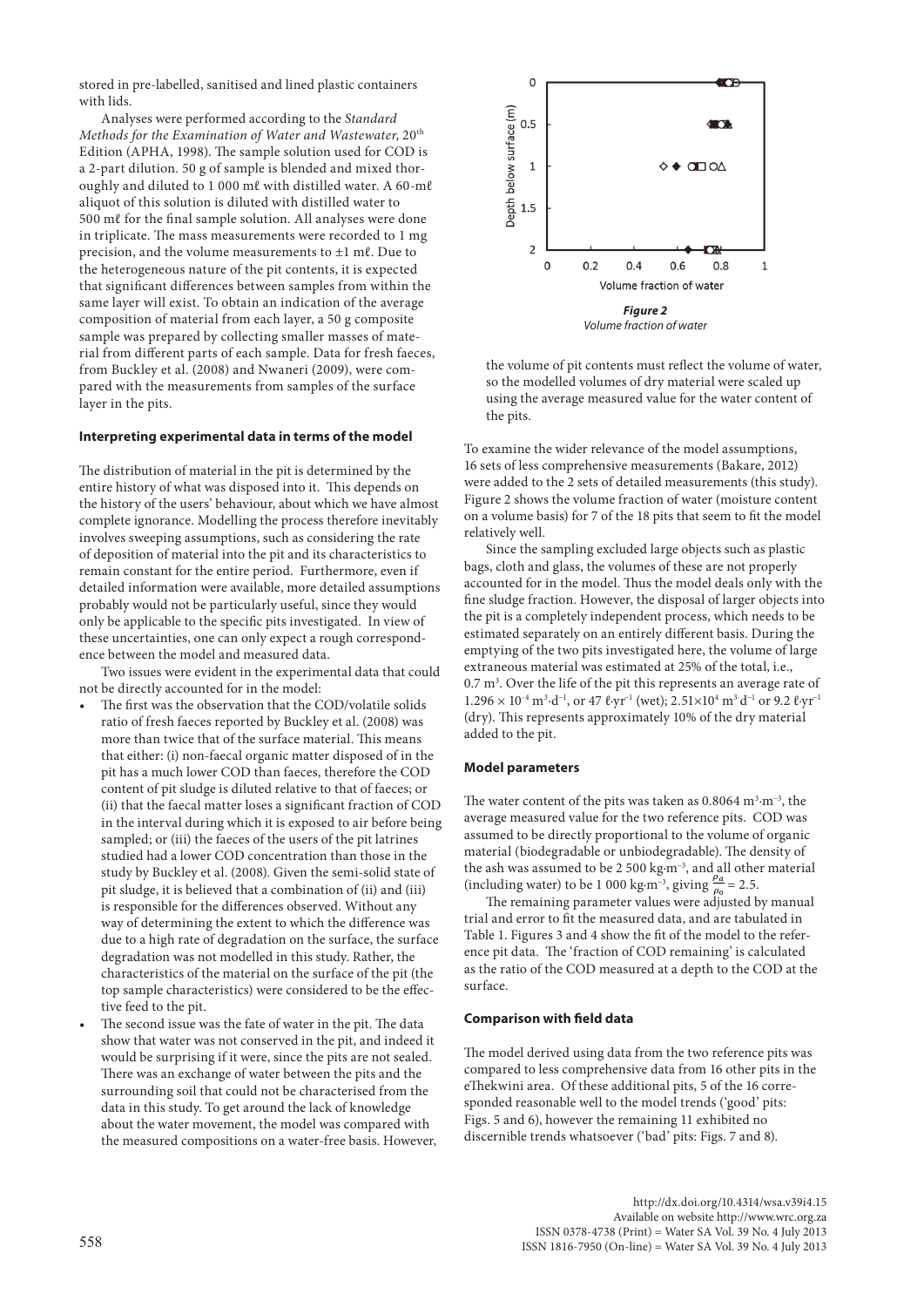| <b>TABLE 1</b><br>Fitted model parameter values                                       |                 |                       |                    |  |  |  |  |
|---------------------------------------------------------------------------------------|-----------------|-----------------------|--------------------|--|--|--|--|
| Description                                                                           | Symbol          | Value                 | <b>Units</b>       |  |  |  |  |
| Rate of addition of un-biodegradable material (dry basis)                             | R               | $4.16 \times 10^{-5}$ | $m^3 \cdot d^{-1}$ |  |  |  |  |
| Ratio of biodegradable to un-biodegradable material fed                               | $v_{b0}/v_{u0}$ | 3.8315                | $m^3 \cdot m^{-3}$ |  |  |  |  |
| Fraction of un-biodegradable material fed that is ash                                 | F               | 0.6748                | $m^3 \cdot m^{-3}$ |  |  |  |  |
| Yield of un-biodegradable organic material from degradation of biodegradable material | k               | 0.1                   | $m^3 \cdot m^{-3}$ |  |  |  |  |
| Rate constant for bio-degradation                                                     | r               | 0.0015                | $d^{-1}$           |  |  |  |  |
| Rate of addition of coarse refuse (dry basis)*                                        | R.              | $2.51\times10^{-5}$   | $m^3 \cdot d^{-1}$ |  |  |  |  |

*\* The coarse refuse addition rate was estimated separately from the parameter fitting exercise described above.*



*Figure 3 Distribution of ash with pit depth for the reference pits, together with fitted model line*



*Figure 4 Distribution of COD with pit depth for the reference pits, together with fitted model line*



*Figure 5 Distribution of ash with pit depth for the 'good' pits*



*Figure 6 Distribution of COD with pit depth for the 'good' pits*



*Figure 7 Distribution of ash with pit depth for the 'bad' pits*



*Figure 8 Distribution of COD with pit depth for the 'bad' pits*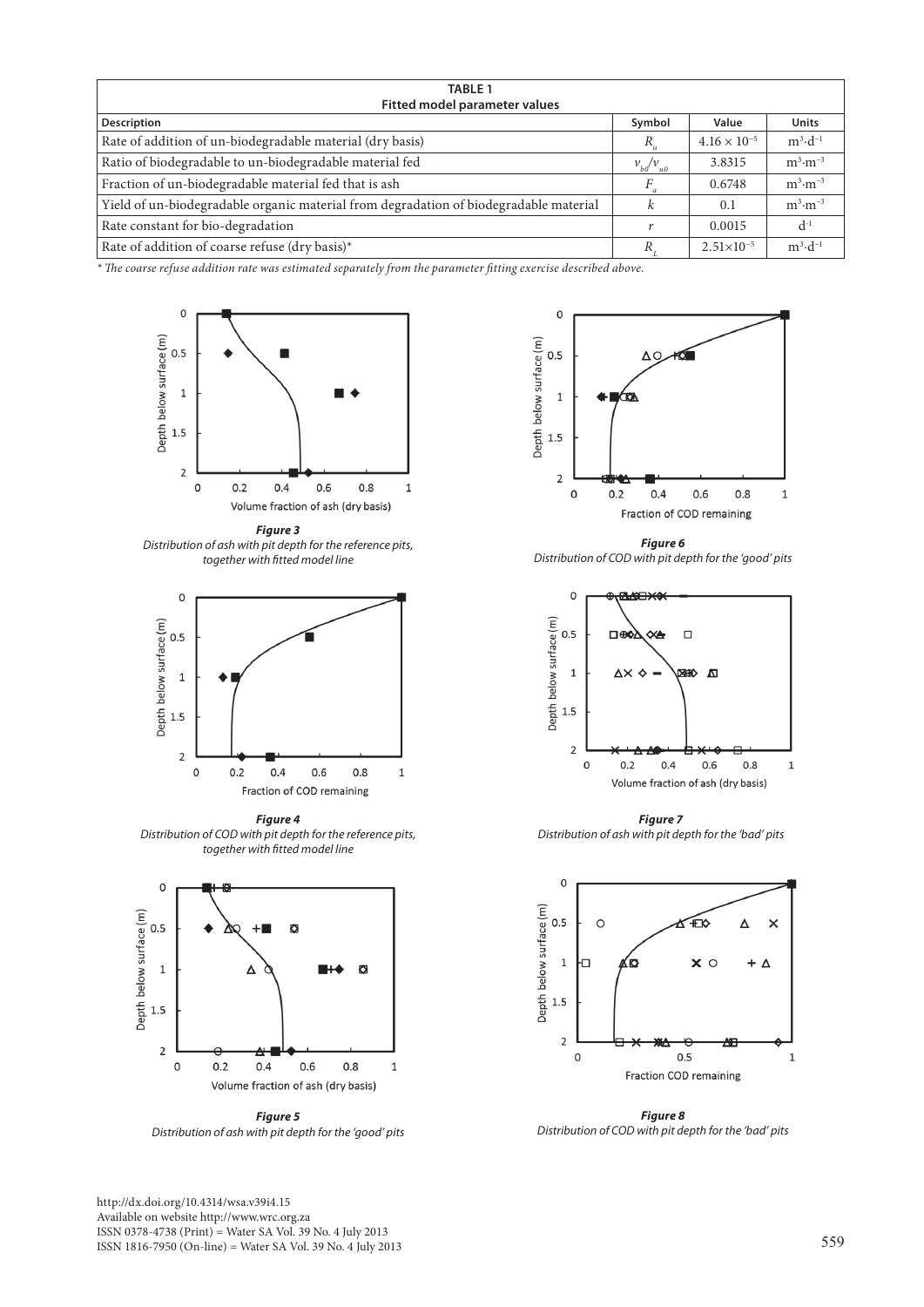| <b>TABLE 2</b><br><b>Model feed characteristics</b>        |       |                     |  |  |  |  |
|------------------------------------------------------------|-------|---------------------|--|--|--|--|
| <b>Description</b>                                         | Value | <b>Units</b>        |  |  |  |  |
| Rate of addition of dry material (excluding coarse refuse) | 0.182 | $\ell \cdot d^{-1}$ |  |  |  |  |
| Rate of addition of wet material (excluding coarse refuse) | 0.942 | $\ell \cdot d^{-1}$ |  |  |  |  |
| Un-biodegradable material in sludge (dry basis)            | 21%   | $m^3 \cdot m^{-3}$  |  |  |  |  |
| Inorganic ash in sludge (dry basis)                        | 14    | $m^3 \cdot m^{-3}$  |  |  |  |  |
| Rate of addition of coarse refuse (dry)                    | 0.025 | $\ell \cdot d^{-1}$ |  |  |  |  |
| Rate of addition of coarse refuse (wet)                    | 0.13  | $\ell \cdot d^{-1}$ |  |  |  |  |

The filled symbols in Figs. 5 and 6 represent the two reference pits in Savana Park, and the open symbols are for the other five pits.

# **DISCUSSION**

## **Modelling assumptions and approximations**

The purpose of developing the pit filling model is primarily to assist municipal planners to formulate strategies for managing low-cost sanitation services based on pit latrines. However, it is necessary to examine its applicability carefully, given its sweeping assumptions and limited fit to the experimental data. It is also necessary to consider the limitations of the data themselves.

Any apparent complexity of the mathematical formulae is in contrast with the simplicity of the concepts that they represent. Essentially the model is based on the obvious consideration that the biodegradable fraction of the material that enters a pit disappears with time, thereby reducing the amount that eventually needs to be removed during emptying. The disappearance is represented in the simplest possible way, as a first-order reaction. Similarly, the simplest possible assumptions represent the feed to the pit – constant rate and composition. The justification for these simplifications is that the uncertainties in the measured data are too great to support anything more sophisticated. Most of the uncertainties appear to be related to what is disposed of into the pits; so, to estimate the removal rate constant, the two reference pits were selected because they were expected to exhibit lower than usual uncertainties in the feed rates and compositions. In extrapolating the model results to other pits, the same reaction rate has been used, because there is no way to determine how it might vary from the data available, and because any uncertainty in the rate is overshadowed by uncertainties in the material fed to the pits.

It may be concluded from the consideration of the measured data that the model showed a reasonable correspondence with a substantial proportion of pits in the eThekwini area (7 out of 18 in the sample considered), but more than half did not fit the model. However, the data for those that did not fit the model showed no discernible trend at all, and may merely reflect unpredictable user behaviour. It is possibly significant that all but two from this 'bad' set of pits had ash contents at the surface that were substantially higher than the reference pits, indicating that the pits may have been used for disposal of much higher proportions of material other than excreta and toilet tissue, and that this may have accounted for the characteristics of the pit samples.

A similar argument applies to water content, since the movement of water into and out of a pit depends on site-specific factors. Since water occupies about 80% of the pit volume, it does have to be accounted for, but there does not seem to be any better option than using the average value. It should be noted

that researchers with experience of pit latrines in Asia and other parts of Africa consider those found in eThekwini to be unusually dry, so the average value used in this study probably needs to be re-considered for other localities.

The assumptions of uniform feed composition and uniform degradation rate over the life of the pit are clearly unrealistic in themselves, but there is no way that they could be improved in practice, and probably no advantage for policy planning that could be derived from a more detailed treatment.

There is good reason to believe that there is a much higher rate of biodegradation of material on the surface of the pit, where conditions are aerobic, than for material that has become submerged. However the measured data do not provide any information which could be used to estimate this. For this reason, the surface material was taken as the effective feed to the pit, ignoring any processes taking place on the surface. As a result, the filling rate cannot be directly related to the actual input but has to be inferred from the level in the pit and the time that it has been in operation. However, data from Still and Foxon (2012b) showed no correlation between filling rates estimated from pit-emptying records and the reported number of users per household, so it appears that there may be no better approach to the problem than the one adopted here.

#### **Parameter values**

The parameters  $R_{\mu}$  and  $v_{b0}/v_{\mu0}$  are convenient for the derivation of the model, but are less convenient for relating to field conditions. However the feed to the pit can also be described in terms of the equivalent values in Table 2.

Note that, as previously explained, the model feed composition does not correspond to what users deposit in the pit, because it does not account for biodegradation that occurs at the surface before it gets buried.

## **Predicted scenarios**

If the model is accepted as the best estimate available for a process filled with uncertainties, the following scenarios illustrate how it might be used to evaluate strategies for designing a sanitation service based on pit latrines. Figures 9 to 11 represent the composition of the fine sludge fraction for the pit contents, to which must be added any coarse refuse disposed into the pit. Figure 9 considers how the volume in the pit will vary with time for various proportions of un-biodegradable material in the feed (these proportions are on a water-free basis, whereas the volume is based on the average water content, as discussed above). The solid black lines (20%) correspond to the parameter values that fitted the pit data of this investigation. The dotted lines (32%) correspond to the average surface composition of sludge found for the additional pits that did not match the model (see Figs. 7 and 8).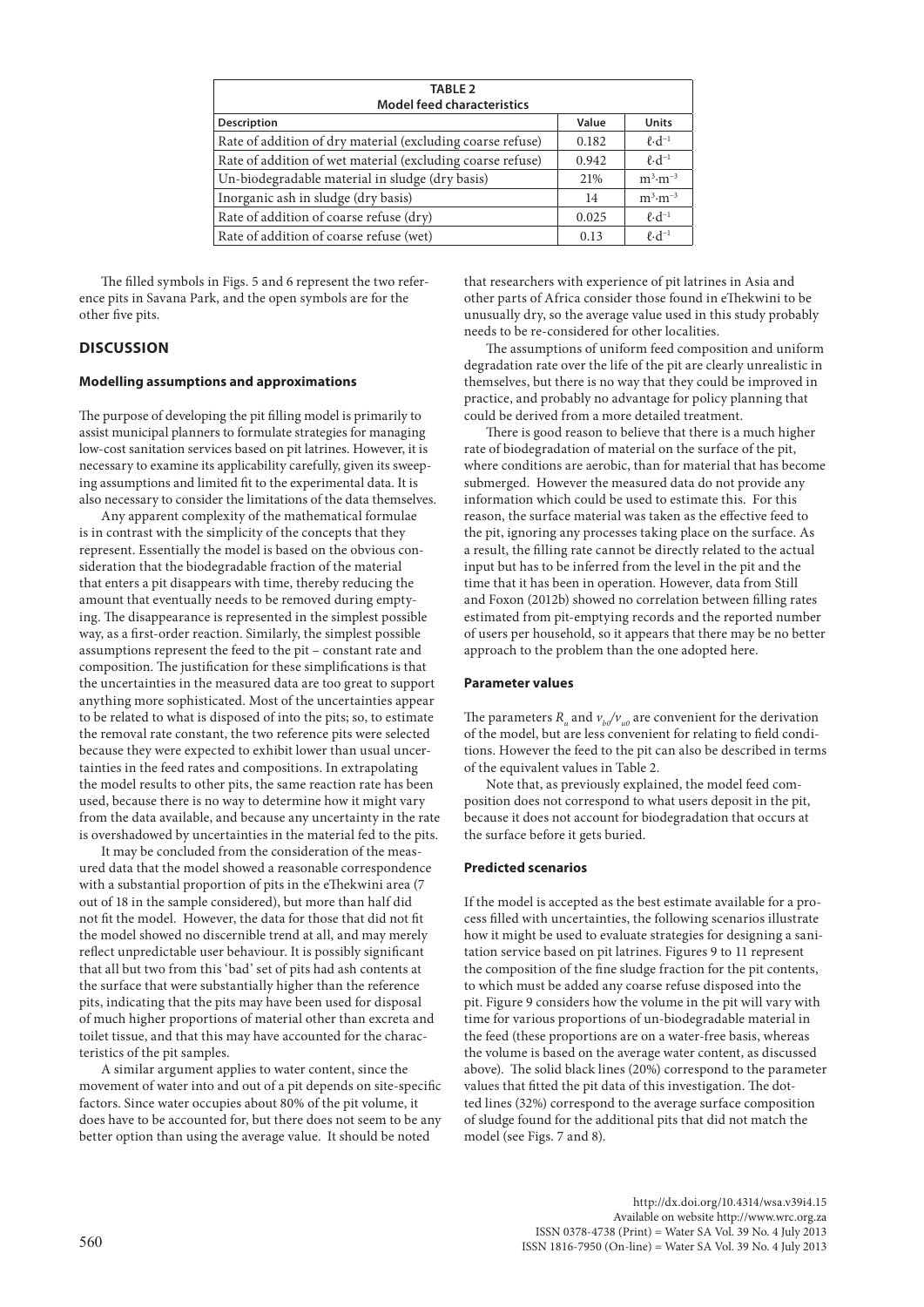

*Figure 10 Overall biodegradable content of pit sludge for 4 scenarios*



*Figure 11 Average ash content of a pit sludge for 4 scenarios*

Figures 10 and 11 examine the characteristics of the fine sludge averaged over the entire volume, representing what would be taken out of the pit when emptied, assuming that the stratified contents would become mixed during emptying, and that coarse refuse would be separated out.

These plots indicate that the longer material is left in a pit, the greater the degree of stabilisation of the pit contents when it is exhumed. Using the parameters obtained from the model fitting exercise (biodegradable: un-biodegradable volume addition ratio  $= 3.8:1$ ), the average fraction of biodegradable material in accumulated pit contents would reduce from nearly 80% to less than 40% over a 10-year period. Depending on the



*Figure 12 Average filling rates (solid line) and years to completely fill pit (dashed line) vs. feed composition, including coarse refuse*



*Average filling rates per person vs. feed composition, including coarse refuse*

final fate of the pit sludge, this information might be important for designing pit size and emptying frequency to ensure that the exhumed sludge has appropriate characteristics for burial, composting, incineration, etc.

## **Overall filling rates: including coarse refuse disposal**

Figures 9–11 represent the material left after separating out coarse refuse. However, the volume occupied by this refuse has to be considered when estimating the time to fill a pit. For this purpose, the coarse refuse can be lumped together with the fine un-biodegradable sludge as there is little benefit in considering variations in the fine and coarse unbiodegradable fractions separately. Thus in Fig. 12, the unbiodegradable fraction on the horizontal axis is the combined value. Fig. 12 shows how the fraction of un-biodegradable material in the feed affects the average filling rate over the time required to fill a 2.8  $m<sup>3</sup>$  pit serving 7 people. For the average un-biodegradable content of the reference pits in the detailed study (29.5%) the filling time is 15 yr with a pit filling rate of almost 200 ℓ/yr (dotted line). Figure 13 presents the model filling rate per person (based on a household of 7). The model curves are compared with the distribution of filling rates taken from a number of studies conducted at different times at a number of sites in South Africa (Still and Foxon, 2012b), represented here by the filling rate percentile lines.